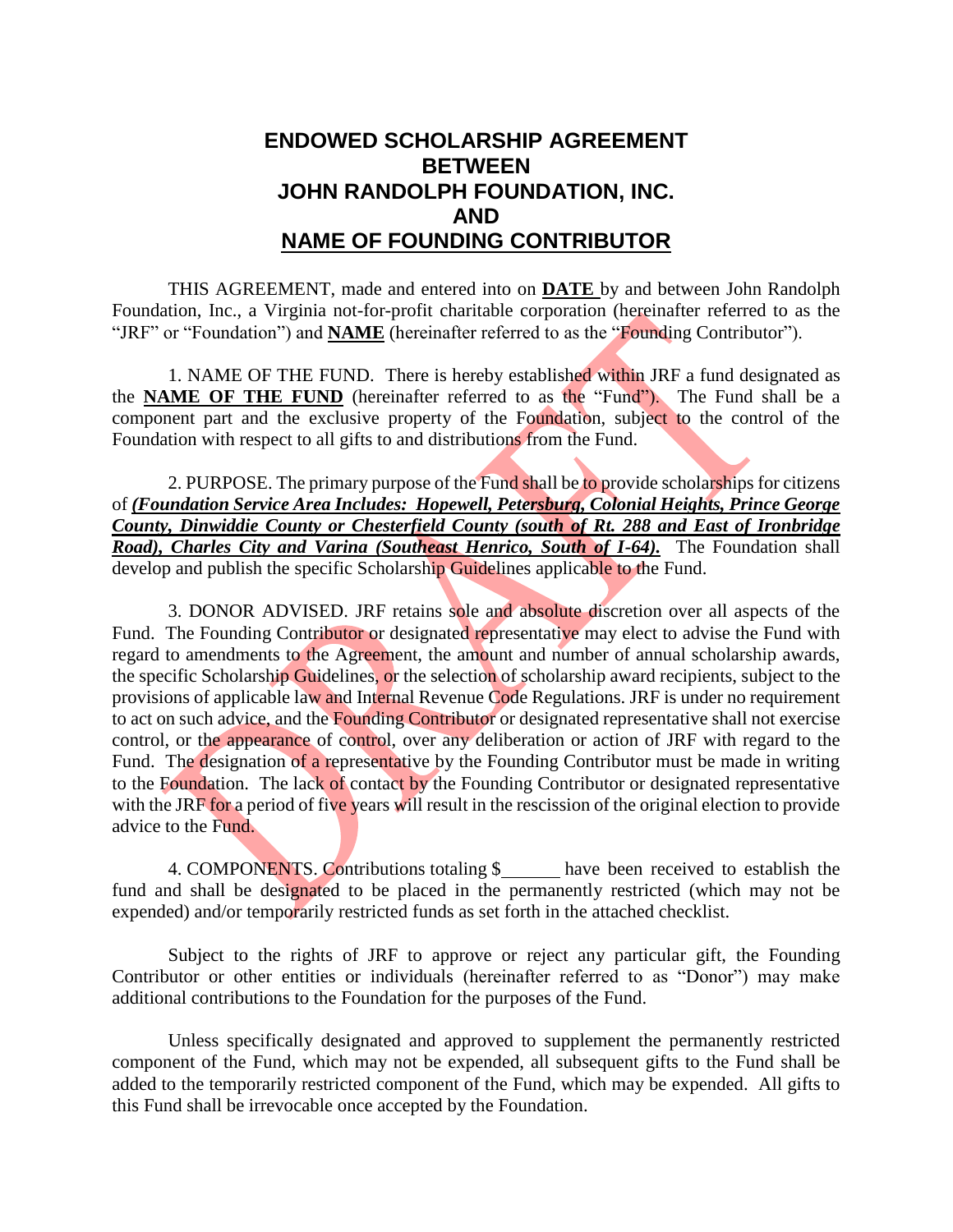5. INVESTMENT. The Foundation shall manage the investment and earnings of the Fund under the direction of the JRF Investment Advisory Committee and the Board of Trustees (hereinafter referred to as the "Board"). While the Fund is a component part of the Foundation, the assets may be commingled for investment purposes and invested in units of any common investment of the Foundation. The Foundation reserves the right to convert any contributed property to securities or other assets of a common fund. Investment Income shall include interest and dividend income, realized appreciation, and unrealized appreciation, less investment management fees and shall be included in the temporarily restricted component of the Fund. It is understood and agreed that the Fund shall share a pro-rata portion of the investment management fees or other investment-related fees charged to the Foundation by its investment advisors, managers, custodians, and others. Those costs annually charged against the Fund shall be determined in accordance with the then current fee schedule identifiable by the Foundation as applicable to funds of this type.

JRF investment of the fund entails risks and uncertainty and that there can be no guarantee of a positive return. While JRF endeavors to make well-informed investment decisions, the Founding Contributor acknowledges and accepts that a negative return which would reduce the balance or value of the permanently restricted component, as well as the temporarily restricted component is always a possibility.

6. DISTRIBUTION. The Foundation shall make the initial and subsequent annual scholarships solely from the temporarily restricted component of the Fund in accordance with the purpose identified in Item 2 above and the applicable specific scholarship guidelines of the Fund. In any year where there are not sufficient funds to award a scholarship, the Founding Contributor may provide supplemental funds to be placed in the non-interest bearing account. The amount and number of scholarships awarded by the Fund shall be determined by the Foundation with consideration given to the preference of the Founding Contributor. No award shall be made in excess of the balance in the temporarily restricted component of the Fund.

7. VARIANCE. If any gifts designated for the Fund are received and accepted by JRF subject to a Donor's conditions or restrictions as to the use of the gift or income therefrom, said conditions or restrictions will be honored, subject, however, to the authority of the Foundation's Board to vary the terms of any gift if continued adherence to any condition or restriction is in the judgment of the Foundation's Board unnecessary, incapable of fulfillment or inconsistent with the charitable or other exempt purposes of the Foundation or needs of the community served by the Foundation. In this regard, it is understood that the Foundation is explicitly granted unilateral variance power, which is the power to redirect the use of any gifts or assets to another beneficiary and to override the Founding Contributor's instructions without approval from the Founding Contributor, any Donor, or any other interested party. No distribution shall be made from the Fund to any individual or entity if such distribution will in the judgment of the Foundation endanger the Foundation's Code section 501(c)(3) status.

8. ADMINISTRATIVE PROVISIONS. This agreement is irrevocable. Nevertheless, solely to insure that the Fund is a qualified component of the Foundation for federal tax purposes, the Foundation, acting alone, shall have the power to modify the terms of this agreement to the extent not inconsistent with endowed fund tax laws. Notwithstanding anything herein to the contrary, the Foundation shall hold and manage the Fund, and all contributions to the Fund, subject to the provisions of the applicable Virginia law and the Foundation's Articles of Incorporation and Bylaws. The JRF Board shall monitor the distribution of the Fund to ensure it is used exclusively for charitable or other exempt purposes (within the meaning of Code section  $170(c)(1)$  or  $(2)(B)$ ,